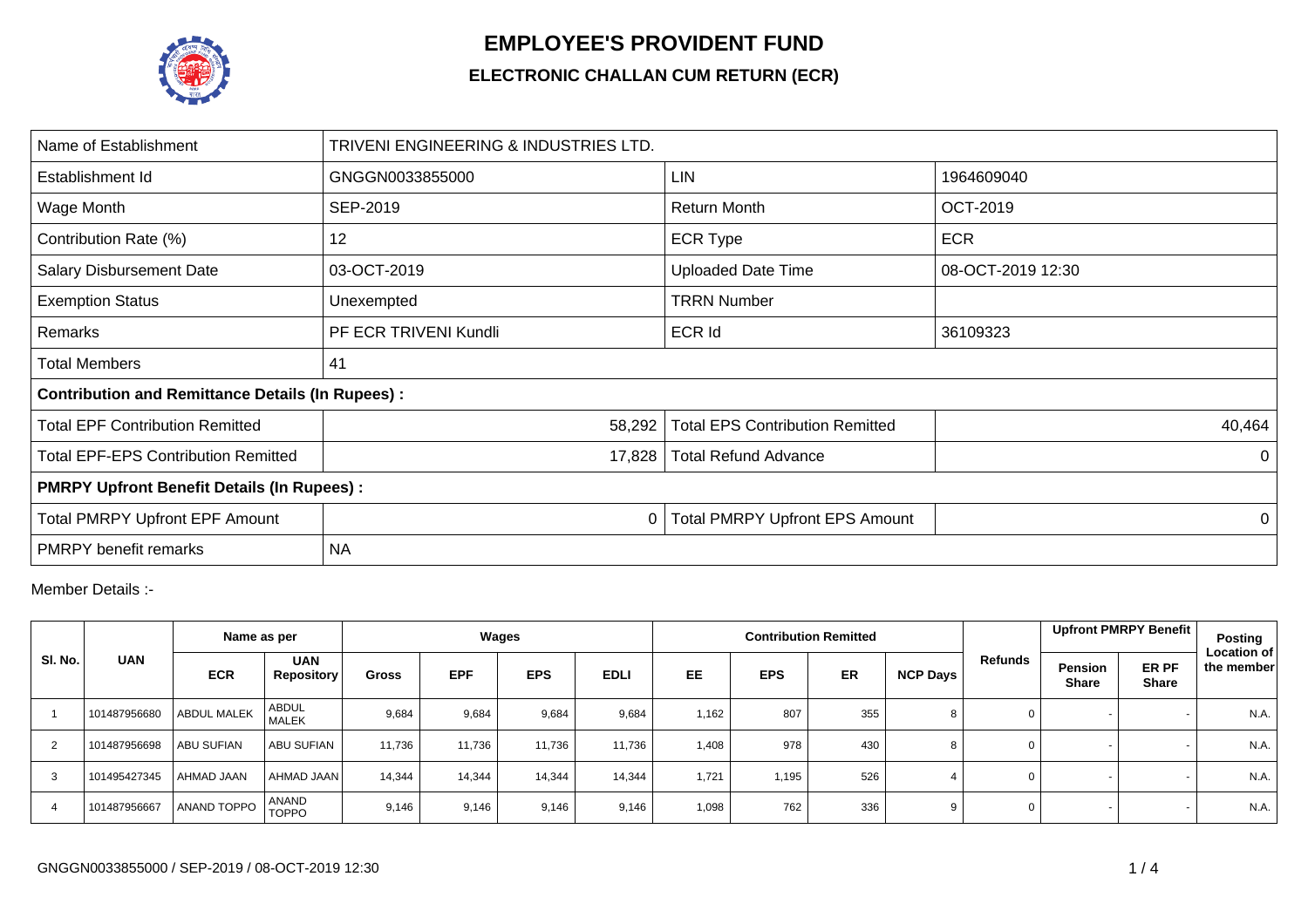|                |              | Name as per                                        |                                               | Wages  |            |            |             | <b>Contribution Remitted</b> |            |           |                 |                | <b>Upfront PMRPY Benefit</b>   |                       | <b>Posting</b>                   |
|----------------|--------------|----------------------------------------------------|-----------------------------------------------|--------|------------|------------|-------------|------------------------------|------------|-----------|-----------------|----------------|--------------------------------|-----------------------|----------------------------------|
| SI. No.        | <b>UAN</b>   | <b>ECR</b>                                         | <b>UAN</b><br><b>Repository</b>               | Gross  | <b>EPF</b> | <b>EPS</b> | <b>EDLI</b> | <b>EE</b>                    | <b>EPS</b> | <b>ER</b> | <b>NCP Days</b> | <b>Refunds</b> | <b>Pension</b><br><b>Share</b> | ER PF<br><b>Share</b> | <b>Location of</b><br>the member |
| 5              | 101487956717 | ANIL DANG                                          | ANIL DANG                                     | 9,684  | 9,684      | 9,684      | 9,684       | 1,162                        | 807        | 355       | 8               | $\mathbf 0$    |                                |                       | N.A.                             |
| 6              | 101213091940 | <b>ANIL KUMAR</b><br>CHANDRAVANS<br>HI             | <b>ANIL KUMAR</b><br>CHANDRAVA<br><b>NSHI</b> | 14,996 | 14,996     | 14,996     | 14,996      | 1,800                        | 1,249      | 551       | 3               | $\mathbf 0$    |                                |                       | N.A.                             |
| $\overline{7}$ | 101495429001 | <b>ANIL MEHTA</b>                                  | <b>ANIL MEHTA</b>                             | 11,084 | 11,084     | 11,084     | 11,084      | 1,330                        | 923        | 407       | 9               | 0              |                                |                       | N.A.                             |
| 8              | 101495427309 | <b>BAISAKHU</b><br><b>MARAVI</b>                   | <b>BAISAKHU</b><br><b>MARAVI</b>              | 13,692 | 13,692     | 13,692     | 13,692      | 1,643                        | 1,141      | 502       | 5               | 0              |                                |                       | N.A.                             |
| 9              | 101298455686 | <b>DAUD HAMSO</b>                                  | <b>DAUD</b><br><b>HAMSOY</b>                  | 11,736 | 11,736     | 11,736     | 11,736      | 1,408                        | 978        | 430       | 8               | 0              |                                |                       | N.A.                             |
| 10             | 101495427313 | <b>DEEPAK</b>                                      | <b>DEEPAK</b>                                 | 12,912 | 12,912     | 12,912     | 12,912      | 1,549                        | 1,076      | 473       | $\overline{2}$  | 0              |                                |                       | N.A.                             |
| 11             | 101341452841 | <b>DEVSARAN</b>                                    | <b>DEVSARAN</b>                               | 13,040 | 13,040     | 13,040     | 13,040      | 1,565                        | 1,086      | 479       | 6               | 0              |                                |                       | N.A.                             |
| 12             | 101188247826 | <b>FATIK SEKH</b>                                  | <b>FATIK SEKH</b>                             | 10,432 | 10,432     | 10,432     | 10,432      | 1,252                        | 869        | 383       | 10              | 0              |                                |                       | N.A.                             |
| 13             | 101487956633 | <b>HEMANT</b><br><b>KUMAR</b>                      | <b>HEMANT</b><br><b>KUMAR</b>                 | 10,222 | 10,222     | 10,222     | 10,222      | 1,227                        | 851        | 376       | $\overline{7}$  | 0              |                                |                       | N.A.                             |
| 14             | 100660170118 | <b>HEMANT</b><br><b>KUMAR</b><br><b>SHRIWASTAV</b> | <b>HEMANT</b><br>KUMAR<br><b>SHRIWASTAV</b>   | 14,996 | 14,996     | 14,996     | 14,996      | 1,800                        | 1,249      | 551       | 3               | 0              |                                |                       | N.A.                             |
| 15             | 101487956605 | <b>HURMAT SK</b>                                   | <b>HURMAT SK</b>                              | 10,222 | 10,222     | 10,222     | 10,222      | 1,227                        | 851        | 376       | $\overline{7}$  | 0              |                                |                       | N.A.                             |
| 16             | 101207336347 | KRISHANPAL                                         | KRISHNA PAL                                   | 12,374 | 12,374     | 12,374     | 12,374      | 1,485                        | 1,031      | 454       | 3               | 0              |                                |                       | N.A.                             |
| 17             | 101487956679 | <b>MAHA SINGH</b>                                  | MAHA SINGH                                    | 10,222 | 10,222     | 10,222     | 10,222      | 1,227                        | 851        | 376       | $\overline{7}$  | 0              |                                |                       | N.A.                             |
| 18             | 101487956646 | <b>MANOJ</b><br><b>CHAURASIA</b>                   | <b>MANOJ</b><br><b>CHAURASIA</b>              | 12,912 | 12,912     | 12,912     | 12,912      | 1,549                        | 1,076      | 473       | $\overline{2}$  | $\mathbf 0$    |                                |                       | N.A.                             |
| 19             | 101350010514 | <b>MAYANK</b><br><b>VERMA</b>                      | <b>MAYANK</b><br><b>VERMA</b>                 | 14,344 | 14,344     | 14,344     | 14,344      | 1,721                        | 1,195      | 526       | $\overline{4}$  | 0              |                                |                       | N.A.                             |
| 20             | 101217855379 | <b>MD NOOR</b><br><b>ALAM</b>                      | <b>MD NOOR</b><br><b>ALAM</b>                 | 13,040 | 13,040     | 13,040     | 13,040      | 1,565                        | 1,086      | 479       | 6               | $\mathbf 0$    |                                |                       | N.A.                             |
| 21             | 101495427321 | <b>MINTU</b>                                       | <b>MINTU</b>                                  | 11,736 | 11,736     | 11,736     | 11,736      | 1,408                        | 978        | 430       | 8               | 0              |                                |                       | N.A.                             |
| 22             | 101495428971 | <b>MOHD NANHE</b>                                  | <b>MOHD</b><br><b>NANHE</b>                   | 10,222 | 10,222     | 10,222     | 10,222      | 1,227                        | 851        | 376       | $\overline{7}$  | 0              |                                |                       | N.A.                             |
| 23             | 101495428963 | MUNTYAJ<br>AHAMAD                                  | <b>MUNTYAJ</b><br>AHAMAD                      | 11,736 | 11,736     | 11,736     | 11,736      | 1,408                        | 978        | 430       | 8               | 0              |                                |                       | N.A.                             |
| 24             | 101495428992 | <b>NOSE</b>                                        | <b>NOSE</b>                                   | 13,692 | 13,692     | 13,692     | 13,692      | 1,643                        | 1,141      | 502       | 5               | $\mathbf 0$    |                                |                       | N.A.                             |
| 25             | 101487956651 | NRIPEN DAS                                         | NRIPEN DAS                                    | 11,298 | 11,298     | 11,298     | 11,298      | 1,356                        | 941        | 415       | 5               | 0              |                                |                       | N.A.                             |
| 26             | 101495429029 | <b>PANCHAM</b><br><b>SINGH</b>                     | <b>PANCHAM</b><br><b>SINGH</b>                | 10,222 | 10,222     | 10,222     | 10,222      | 1,227                        | 851        | 376       | $\overline{7}$  | $\mathbf 0$    |                                |                       | N.A.                             |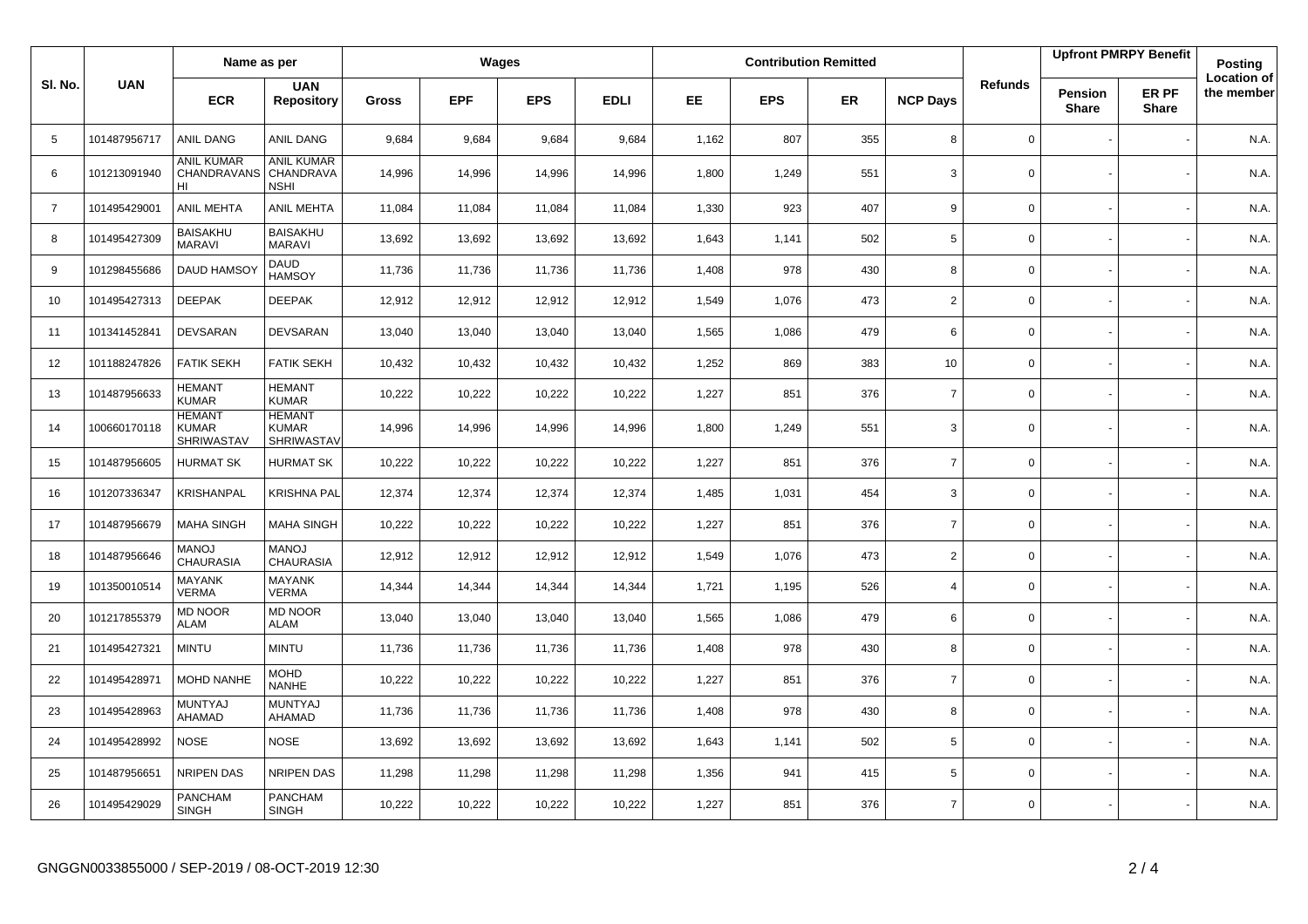|         | <b>UAN</b>   | Name as per                       |                                             | Wages        |            |            |             |           |            | <b>Contribution Remitted</b> |                         |                | <b>Upfront PMRPY Benefit</b> |                       | Posting                          |
|---------|--------------|-----------------------------------|---------------------------------------------|--------------|------------|------------|-------------|-----------|------------|------------------------------|-------------------------|----------------|------------------------------|-----------------------|----------------------------------|
| SI. No. |              | <b>ECR</b>                        | <b>UAN</b><br><b>Repository</b>             | <b>Gross</b> | <b>EPF</b> | <b>EPS</b> | <b>EDLI</b> | <b>EE</b> | <b>EPS</b> | <b>ER</b>                    | <b>NCP Days</b>         | <b>Refunds</b> | Pension<br><b>Share</b>      | ER PF<br><b>Share</b> | <b>Location of</b><br>the member |
| 27      | 101315587217 | PANKAJ KUMAR                      | PANKAJ<br><b>KUMAR</b>                      | 14,996       | 14,996     | 14,996     | 14,996      | 1,800     | 1,249      | 551                          | 3                       | $\mathbf 0$    |                              |                       | N.A.                             |
| 28      | 101495427332 | <b>RAJENDRA</b>                   | <b>RAJENDRA</b>                             | 11,836       | 11,836     | 11,836     | 11,836      | 1,420     | 986        | 434                          | $\Delta$                | $\mathbf 0$    |                              |                       | N.A.                             |
| 29      | 101195656647 | RAJU SK                           | <b>RAJU SK</b>                              | 12,388       | 12,388     | 12,388     | 12,388      | 1,487     | 1,032      | 455                          | $\overline{7}$          | 0              |                              |                       | N.A.                             |
| 30      | 101387748592 | <b>SHAMBHU</b><br>PRASAD          | <b>SAMBHU</b><br><b>PARSAD</b>              | 11,836       | 11,836     | 11,836     | 11,836      | 1,420     | 986        | 434                          | $\overline{4}$          | 0              |                              |                       | N.A.                             |
| 31      | 101487956614 | SANGAM SINGH                      | SANGAM<br><b>SINGH</b>                      | 11,836       | 11,836     | 11,836     | 11,836      | 1,420     | 986        | 434                          | $\overline{\mathbf{A}}$ | $\mathbf 0$    |                              |                       | N.A.                             |
| 32      | 101195656584 | SANU SEKH                         | <b>SANU SEKH</b>                            | 11,736       | 11,736     | 11,736     | 11,736      | 1,408     | 978        | 430                          | 8                       | $\mathbf 0$    |                              |                       | N.A.                             |
| 33      | 101196274471 | <b>SEKH TANU</b>                  | <b>SEKH TANU</b>                            | 13,040       | 13,040     | 13,040     | 13,040      | 1,565     | 1,086      | 479                          | 6                       | $\mathbf 0$    |                              |                       | N.A.                             |
| 34      | 101487956596 | <b>SENAN SAMAD</b>                | <b>SENEN</b><br>SAMAD                       | 10,760       | 10,760     | 10,760     | 10,760      | 1,291     | 896        | 395                          | 6                       | $\mathbf{0}$   |                              |                       | N.A.                             |
| 35      | 101487956622 | <b>SENTU SEKH</b>                 | SENTU SEKH                                  | 11,084       | 11,084     | 11,084     | 11,084      | 1,330     | 923        | 407                          | 9                       | $\mathbf 0$    |                              |                       | N.A.                             |
| 36      | 101495428985 | <b>TAFAZUL</b><br><b>HOQUE</b>    | <b>TAFAZUL</b><br><b>HOQUE</b>              | 10,760       | 10,760     | 10,760     | 10,760      | 1,291     | 896        | 395                          | 6                       | $\mathbf 0$    |                              |                       | N.A.                             |
| 37      | 101470937893 | <b>TAJ</b><br><b>MOHAMMAD</b>     | TAJ<br><b>MOHAMMAD</b>                      | 11,084       | 11,084     | 11,084     | 11,084      | 1,330     | 923        | 407                          | 9                       | $\mathbf 0$    |                              |                       | N.A.                             |
| 38      | 101487956701 | <b>UDAY KUMAR</b><br><b>DUTTA</b> | <b>UDAY</b><br><b>KUMAR</b><br><b>DUTTA</b> | 9,684        | 9,684      | 9,684      | 9,684       | 1,162     | 807        | 355                          | 8                       | $\mathbf 0$    |                              |                       | N.A.                             |
| 39      | 101310678621 | <b>UPENDRA RAM</b>                | <b>UPENDRA</b><br><b>RAM</b>                | 13,040       | 13,040     | 13,040     | 13,040      | 1,565     | 1,086      | 479                          | 6                       | $\mathbf 0$    |                              |                       | N.A.                             |
| 40      | 101495429017 | <b>VIKKI</b>                      | <b>VIKKI</b>                                | 10,222       | 10,222     | 10,222     | 10,222      | 1,227     | 851        | 376                          | $\overline{7}$          | $\mathbf 0$    |                              |                       | N.A.                             |
| 41      | 101495427350 | <b>VIRENDRA</b><br><b>MEHTA</b>   | <b>VIRENDRA</b><br><b>MEHTA</b>             | 11,736       | 11,736     | 11,736     | 11,736      | 1,408     | 978        | 430                          | 8                       | $\mathbf{0}$   |                              |                       | N.A.                             |